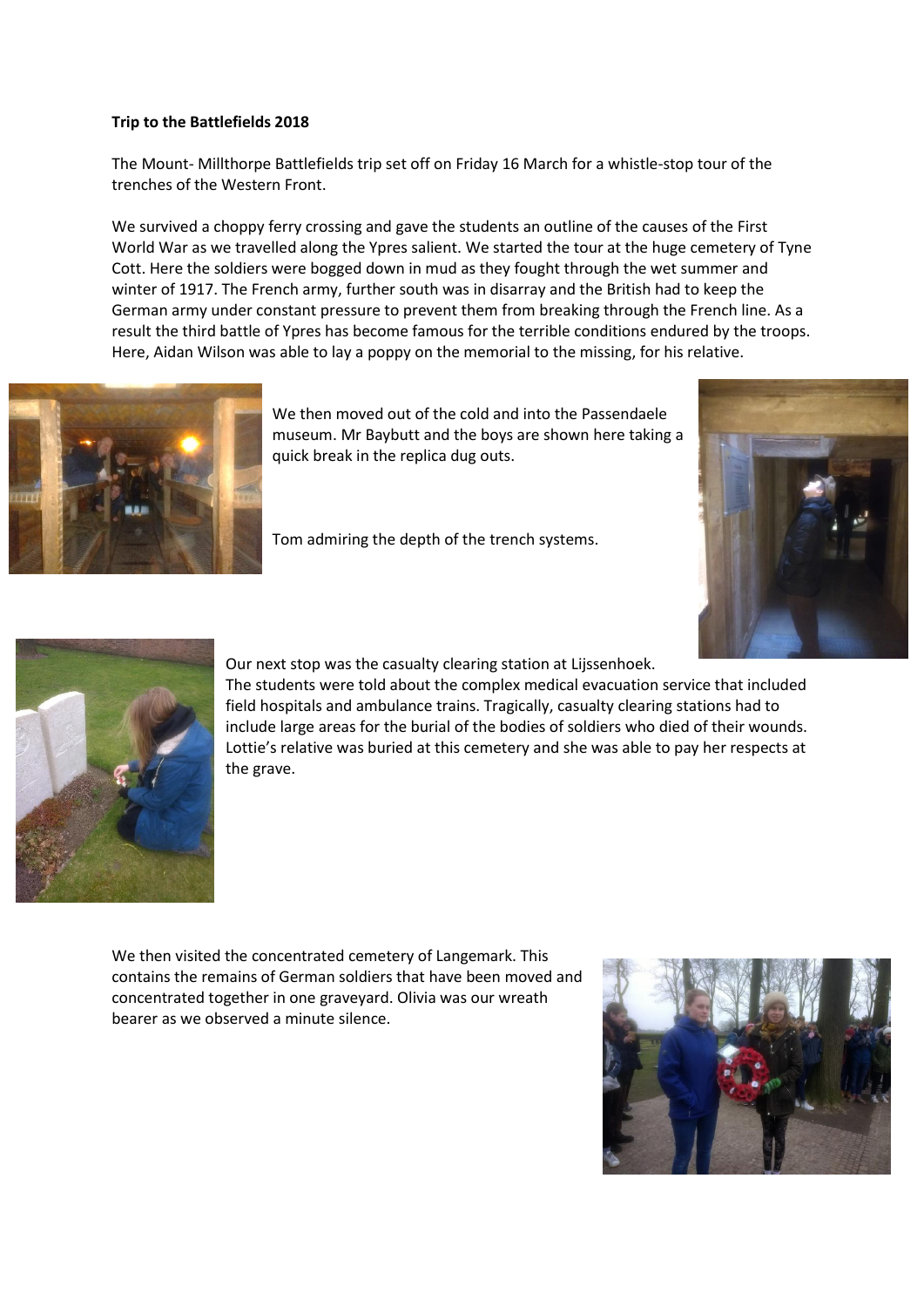

Next we paid a visit to 'Sanctuary Wood' to look at how tourism developed from the early 1920s as relatives came to France and Belgium to find the graves of their sons, fathers and brothers. Incredibly the Mount School ran their first battlefield tour in 1920! Sanctuary Wood was preserved by the original owner of the land and contains the trenches and shattered remains of tree trunks. The students had a chance to run around in the preserved trenches and enjoyed a very welcome hot drink.

We finished Saturday with a visit to the Menin Gate. This is the main entrance to the city from the famous Menin Road and was the route the soldiers took in and out of the city during the Battles of Ypres.

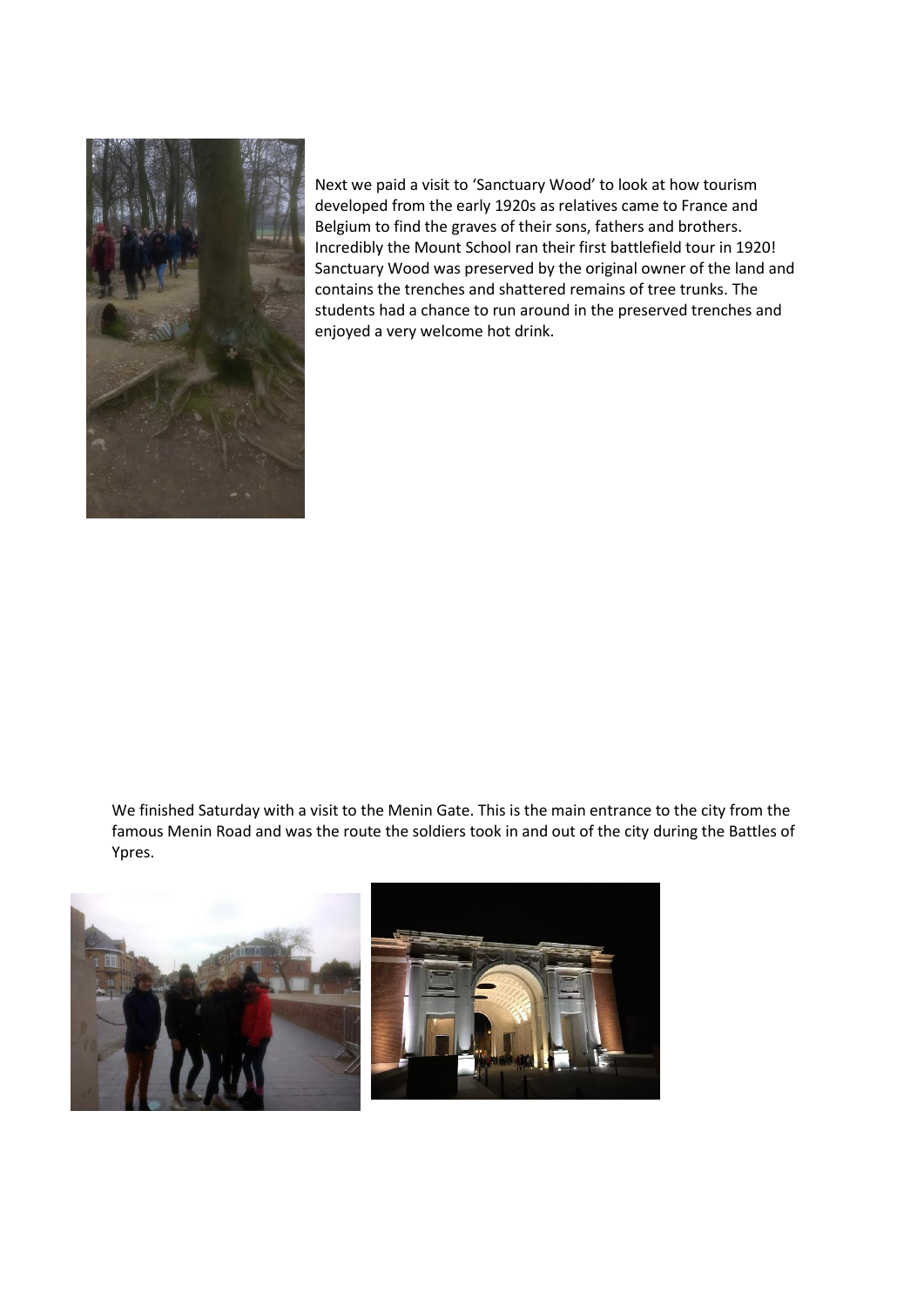The fire service of Ypres have maintained the discipline of sounding The Last Post every evening as an act of remembrance. Jack and a fellow student from The Mount School laid a wreath from the two schools.

After a much needed sleep in France we then stepped back in time to 1916 and the battle of the Somme. Here we recreated the tragic events of the first day of the Somme by advancing from the original trench line of the Leeds Pals Battalion.







We then moved to the massive memorial to the missing at Thiepval. This shows the names of the soldiers who died whose bodies were never

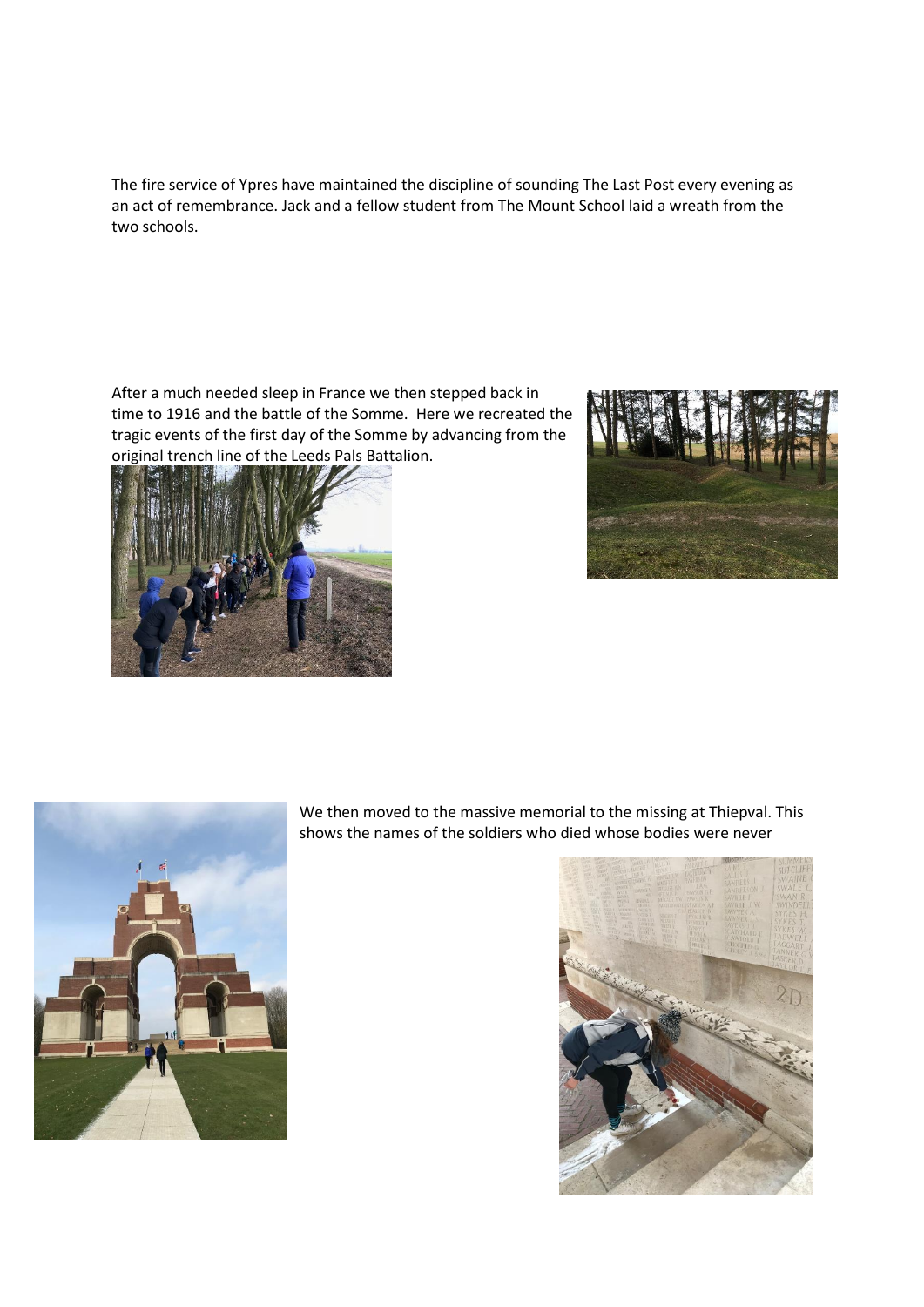recovered. The students were given the names and addresses of local York residents to find on the memorial. Iris and Jack were also able to find the names of their own relatives here.



Finally we visited the Canadian Memorial at Vimy Ridge. The students were awed by the size of this memorial. The statue they are standing beside represents Mother Canada weeping for her children. At Vimy Ridge The Canadian army fought fiercely to capture the ridge from the German army.



They had built an intricate network of tunnels under the German trenches in order to move men and equipment and to plant explosives. The students were given an opportunity to explore the tunnels and trenches. The striking resemblance to our own B block during the building work was also mentioned!

We then finished our tour and set off back to the ferry and finally school. This was a great tour made even greater by having such a wonderful group of interested and well behaved students. Below are some of the student's reflections given on the last evening of the tour.

"I want to devote some time to the individuals that time tries to swallow: the Chinese soldiers, black soldiers, women and many more…"